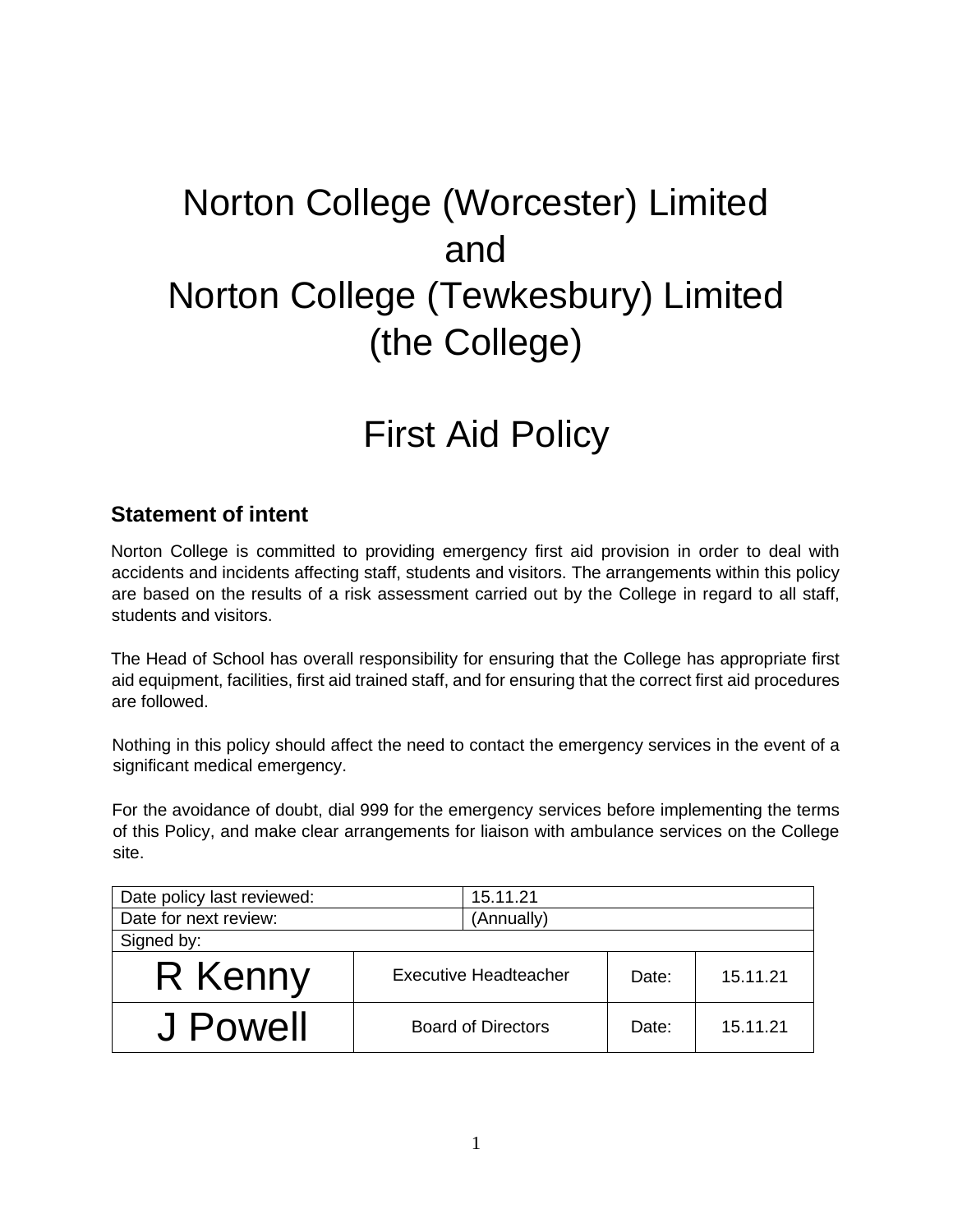#### **1. Legal framework**

This policy has due regard to legislation and statutory guidance, including, but not limited to, the following:

- Health and Safety at Work etc. Act 1974
- The Health and Safety (First Aid) Regulations 1981
- The Management of Health and Safety at Work Regulations 1999
- The Reporting of Injuries, Diseases and Dangerous Occurrences Regulations (RIDDOR) 2013
- DfE (2015) 'Supporting pupils at school with medical conditions'
- DfE (2000) 'Guidance on first aid for schools'
- DfE (2019) 'Automated external defibrillators (AEDs)'

#### **2. Roles and responsibilities**

**2.1** The Board of Directors is responsible for:

- The overarching development and implementation of this policy and all corresponding procedures.
- Ensuring that the relevant risk assessments, and assessments of the first aid needs of the College specifically, have been conducted.
- Ensuring that insurance arrangements provide full cover for any potential claims arising from actions of staff acting within the scope of their employment.
- Ensuring that appropriate and sufficient first aid training is provided for staff, and ensuring that processes are in place to validate that staff who have undertaken training have sufficient understanding, confidence and expertise in carrying out first aid duties.
- Ensuring that adequate equipment and facilities are provided for the College site.
- Ensuring that first aid provision for staff does not fall below the required standard and that provision for students and others complies with the relevant legislation and guidance.

**2.2** The Head of School is responsible for:

- Ensuring that there is a sufficient number of appointed first aiders within the College.
- Ensuring that there are procedures and arrangements in place for first aid during off-site or out-of-hours activities, e.g. educational visits
- The development and implementation of this policy and its related procedures.
- Ensuring that all staff and parents are made aware of the College's policy and arrangements regarding first aid.
- Ensuring that all staff are aware of the locations of first aid equipment and how it can be accessed, particularly in the case of an emergency.
- Ensuring that all students and staff are aware of the identities of the school first aiders and how to contact them if necessary.

**2.3** Staff are responsible for:

- Ensuring that they have sufficient awareness of this policy and the outlined procedures, including making sure that they know who to contact in the event of any illness, accident or injury.
- Endeavouring at all times to secure the welfare of the students at College.
- Making students aware of the procedures to follow in the event of illness, accident or injury. **2.4** First aid staff are responsible for:
	- Completing and renewing training as dictated by the Board of Directors.
	- Ensuring that they are comfortable and confident in administering first aid.
	- Ensuring that they are fully aware of the content of this policy and any procedures for administering first aid, including emergency procedures.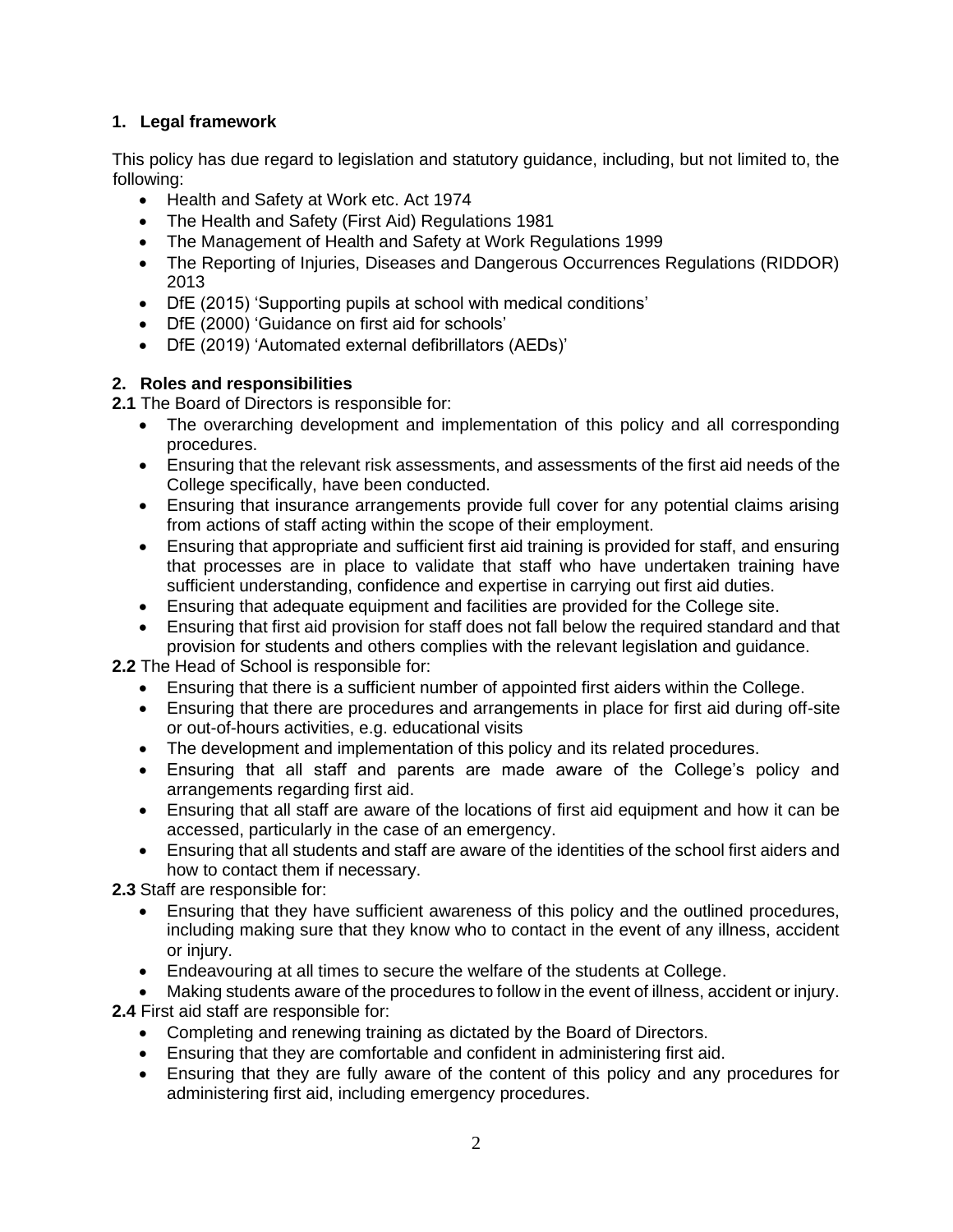**2.5** The appointed person for first aid arrangements is responsible for:

- Overseeing the College's first-aid arrangements.
- Taking charge when someone is injured or becomes ill.
- Looking after the first-aid equipment, e.g. restocking the first aid container.
- Ensuring that an ambulance or other professional medical help is summoned when appropriate.
- Partaking in emergency first aid training, and refresher training where appropriate, to ensure they have knowledge of:
	- What to do in an emergency.
	- Cardiopulmonary resuscitation.
	- First aid for the unconscious casualty.
	- First aid for the wounded or bleeding.
	- Maintaining injury and illness records as required.

#### **3. First Aid Room**

**3.1** The College has a designated First Aid Room which is located and clearly marked by a sign on the door.

#### **4. First Aid Boxes**

**4.1** The first aid boxes are located around College; these will be on display and a full list of locations can be found in the College office.

**4.2** The first aid boxes will be regularly checked by the staff responsible for each area. A full itinerary will be taken, and any missing components will be replaced termly.

**4.3** Each College car will have a small first aid bag to be taken on off-site visits. This will be regularly checked and restocked by the car user.

#### **5. First Aiders**

**5.1** The main duties of first aiders are to give immediate first aid to students, staff or visitors when needed and to ensure that an ambulance or other professional medical help is called when necessary.

**5.2** A full list of first aiders can be found in the college office.

**5.3** Pictures of the current first aiders will be on display in the staff room and on posters around college for easy recognition of first aider when an incident occurs.

#### **6. Emergency Procedure in the event of an accident, illness or injury**

**6.1** If an accident, illness or injury occurs, the member of staff in charge will assess the situation and may decide to call for a first aider. If summoned, a first aider will assess the situation and take charge of first aid administration.

**6.2** In the event that the first aider does not consider that they can adequately deal with the condition by the administration of first aid, they will arrange for the injured person to access appropriate medical treatment, using the following procedure:

- A responding staff member calls 999 immediately and follows the instructions of the operator – this may include the administering of emergency first aid.
- Where an ambulance is required, a staff member accompanies the individual in the ambulance if it is a student calls their parent as soon as possible to inform them of the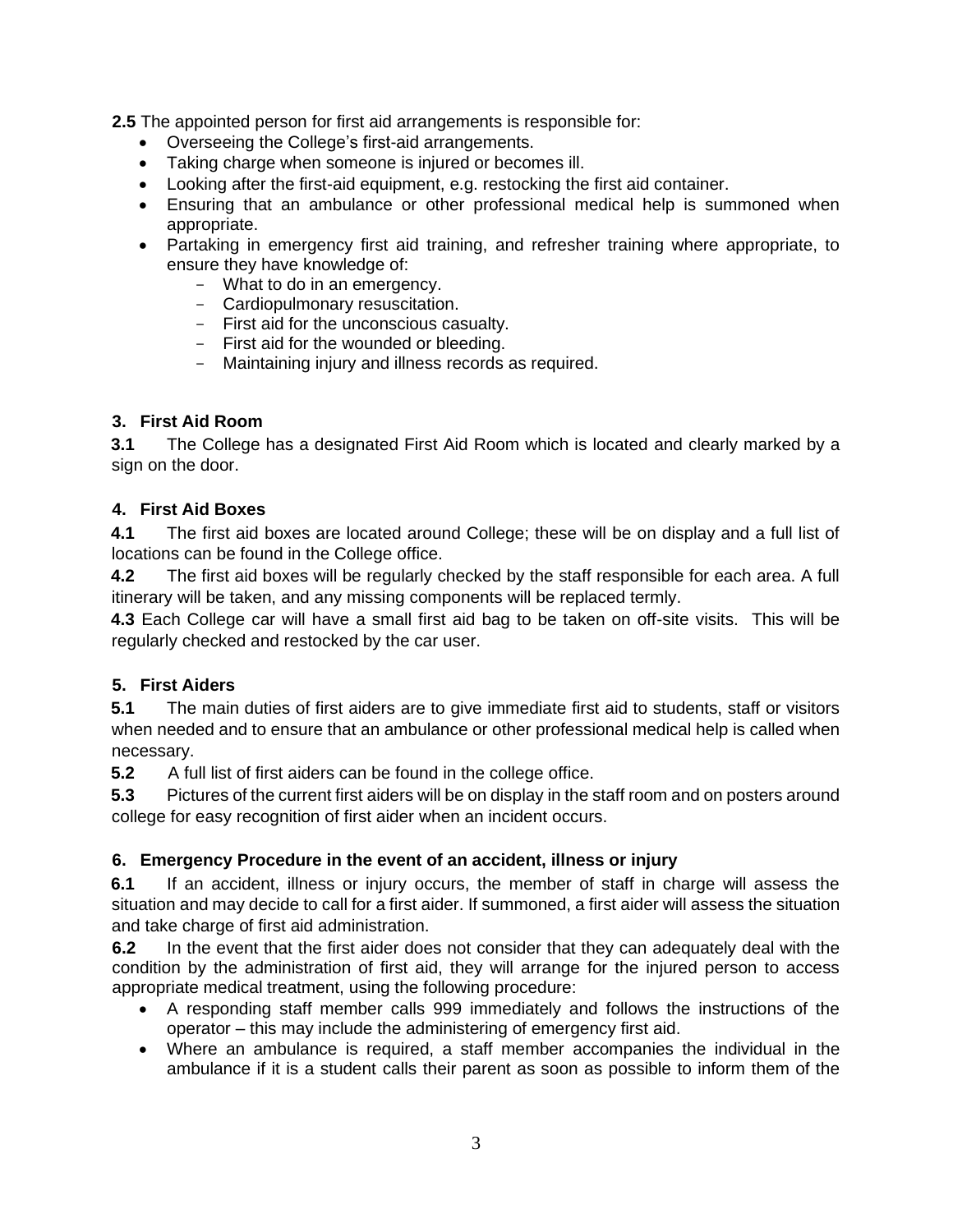course of action taken. The staff member remains with the individual at the hospital until a parent arrives.

- Where an ambulance is not required, but medical attention is needed, the individual is taken to a hospital or doctor in a staff car, accompanied by at least **two** staff members – one of whom to drive the car, and one of whom, a first aider, to sit with the individual in the back seat and attend to their medical needs. If it is a student their parent is called as soon as possible to inform them that this course of action has been taken, and at least one of the staff members remains with the individual at the hospital or doctor's office until a parent arrives.
- The College will ensure that no further injury can result from any incidents that occur, either by making the scene of the incident safe, or (if they are fit to be moved) by removing injured persons from the scene.
- Responding staff members will see to any students who may have witnessed the incident or its aftermath and who may be worried or traumatised, despite not being directly involved. These students will be escorted from the scene of the incident and comforted. Younger or more vulnerable students may need parental support to be called immediately.

#### **7. Emergency Services**

- **7.1** Support from emergency services will be requested for any of the following situations • In the event of a serious injury
	- In the event of any significant head injury
	- In the event of a period of unconsciousness
	- Whenever there is the possibility of a fracture or where this is suspected
	- Whenever the first aider is unsure of the severity of the injuries
	- Whenever the first aider is unsure of the correct treatment

#### **8. Procedure in the event of contact with blood or other bodily fluids**

- **8.1** First Aiders will take the following precautions to avoid risk of infection:
	- cover any cuts and grazes on their own skin with a waterproof dressing;
	- wear suitable disposable gloves when dealing with blood or other bodily fluids;
	- use suitable eye protection and a disposable apron where splashing may occur;
	- wash hands after every procedure.

#### **9. Accident Reporting**

**9.1** All accidents, administration of first aid and/or medicine will be recorded in the Accident Report Book and/or First Aid Book which is located in the College Office, the record shall include:

- Date, time and place of accident.
- Name of the person involved
- Details of injury and treatment and any medication given.
- Outcome of accident
- Name and signature of the person or first aider dealing with incident.

#### **10. Visits and Events off Site**

**10.1** Before undertaking any off-site events, the ead of School, as part of the visit planning process of the College, will assess the level of first aid provision required by undertaking a suitable and sufficient risk assessment of the event and persons involved.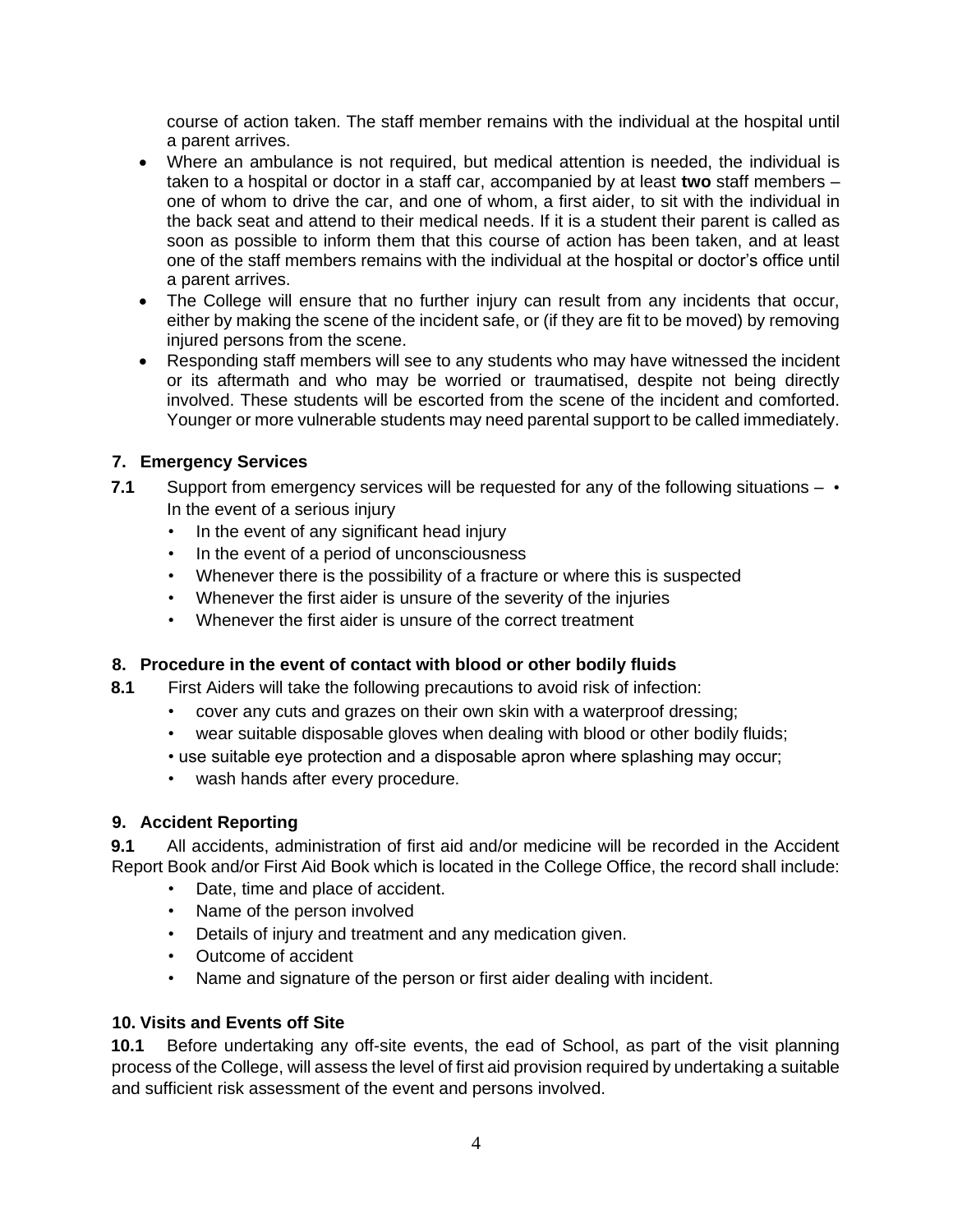**10.2** When appropriate a portable first aid kit will be carried.

**10.3** The Educational Visits Policy has more information about the College's educational visit procedures

#### **11. Medication Procedures**

**11.1** A central list of all students' medical conditions and any particular medical requirements are kept in the College Office. Further copies are also in the medical room.

**11.2** Parents/Carers are required to notify the College of any medical requirements prior to admission, in addition the College will require parental consent before administering any medicines to students.

**11.3** The information held by the College will include a detailed record of all medical requirements including student name, name of medicine, date, time, dosage, signature of person who supervised administration.

**11.4** A designated medications book will detail the medications administered and supervising staff signatures, it will also include an inventory of medications received on the college site.

**11.5** Authorised staff shall not administer any medication that has not been prescribed for that particular student by a doctor, dentist, nurse or pharmacist. However, parents/carers may provide and authorise the College to administer aspirin or paracetamol, within recommended dosages. As instructed by parents/carers this will be administered by authorised staff and recorded on CPOMs.

#### **12. Storage of Medication**

**12.1** All medicines will be kept in a locked cupboard in a locked room, with the students' Individual Health Plan (IHP), clearly labelled and stored in accordance with individual product instructions.

**12.2** All medicines shall be stored in the original container in which they were dispensed, together with the prescriber's instructions for administration, they should be properly labelled, showing the name of the patient, the date of prescription and the date of expiry of the medicine.

**12.3** All medicines will be returned to the parent when no longer required to arrange for safe disposal.

**12.4** Parents will advise the College when a child has a chronic medical condition or severe allergy so that an IHP can be implemented and staff can be trained to deal with any emergency in an appropriate way. Examples of this include epilepsy, diabetes and anaphylaxis. A disclaimer will be signed by the parents in this regard.

#### **13. Illnesses and allergies**

**13.1** When a student becomes ill during the College day, their parent will be contacted and asked to pick their child up as soon as possible.

**13.2** A quiet area will be set aside for withdrawal and for students to rest while they wait for their parent to pick them up. Students will be monitored during this time.

**13.3** Where a student has an allergy, this will be addressed via the school's Allergen and Anaphylaxis Policy.

#### **14. Consent**

**14.1** Parents will be asked to complete and sign a medical consent form when their child is admitted to the College, which includes emergency numbers, alongside details of allergies and chronic conditions – these forms will be updated at the start of each academic year.